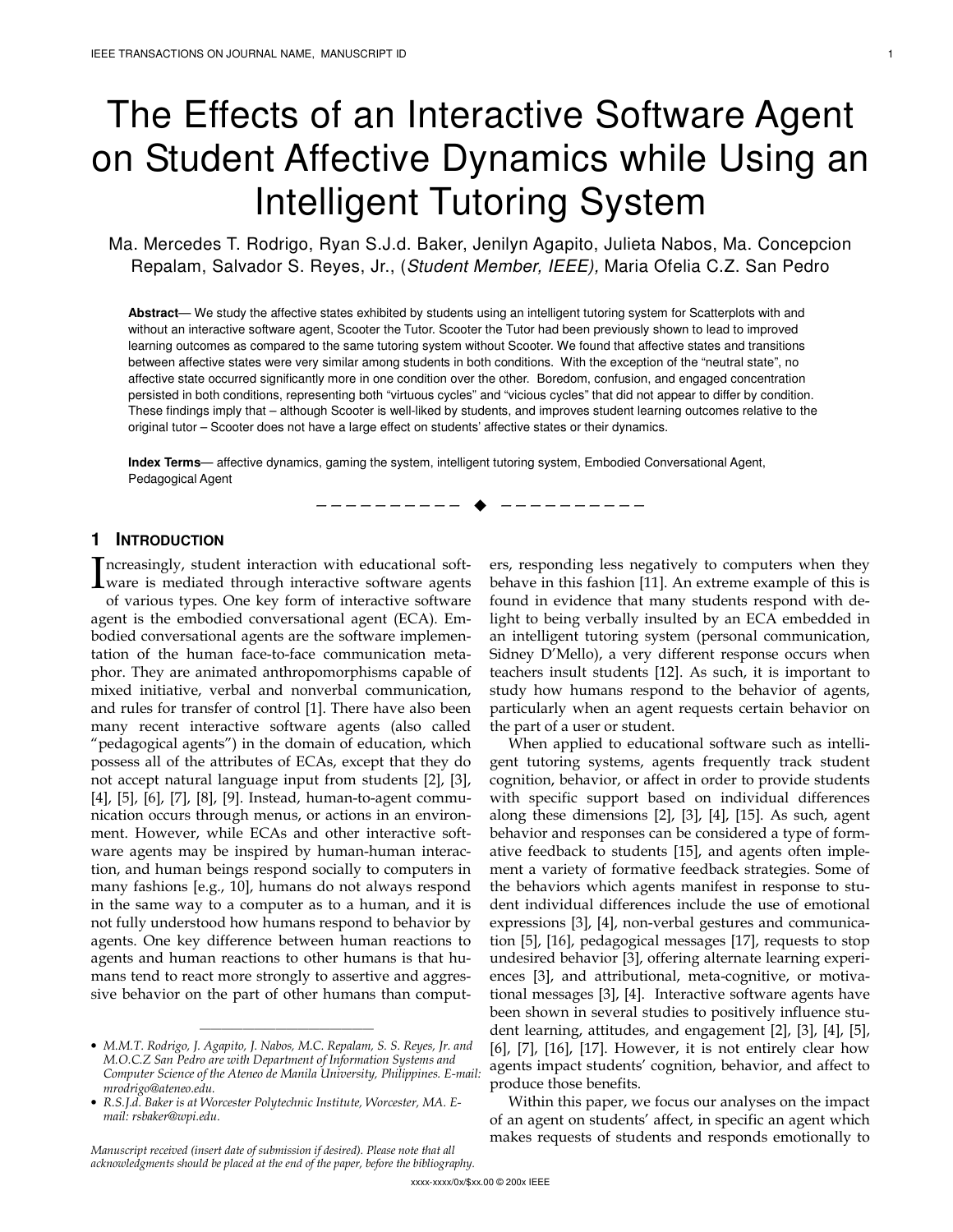their behavior. We hypothesize that a key potential channel through which agents may benefit learners is by changing students' patterns of affect, in particular by increasing engaged concentration and reducing confusion and frustration. We also hypothesize that, although this agent makes assertive requests to the student, this agent's requests will not lead to increased frustration or other negative affect [cf. 11].

Improved affect has been shown to have several positive benefits on learners. In particular, positive affect promotes greater cognitive flexibility and opens the learner to exploration of new ideas and possibilities [18]. Positive affect may also lead to increased situational interest [19], which in turn has been theorized to lead to greater long-term personal interest in the content domain [20]. Negative affective states, on the other hand, can have several negative consequences. For example, boredom has been shown to be correlated with less use of selfregulation and cognitive strategies for learning [21], as well as increases in disengaged and disruptive behavior in class [22]. In addition, frustration can lead to disengagement from a learning task and therefore reduced learning overall [23].

There has been recent attention to affective dynamics, or natural shifts in learners' affect over time [24], [25], [26], building on an early theory in affective computing which postulated that specific affective transitions are likely to be significantly more common than chance [27]. Towards validating, refining, or disconfirming these theories, research in affective dynamics has attempted to determine which affective states tend to persist; which transitions, given a current state, are most likely to occur; and which states tend to lead to a learning or nonlearning behavior. The combination of these analyses has led to the discovery of "virtuous cycles" where affective states associated with positive learning (such as engaged concentration) persist, and "vicious cycles" where affective states associated with poorer learning and ineffective learning strategies (such as boredom) persist [8], [24], [25]. Research of this nature can help to model the richness of learners' affective dynamics, and can shed light on key theoretical questions in the field.

In addition, affective dynamics research has the potential to help improve the understanding of how (and whether) interactive software agents influence student affect at the moment-to-moment level. A recent study by Rodrigo et al. [9] examined the differences in affective dynamics promoted by an agent, Paul, within students using Ecolab and M-Ecolab [15], two versions of the same ecology tutor. In terms of cognitive content and pedagogy, the two environments were exactly the same. The principal difference was that M-Ecolab incorporated motivational scaffolding through a virtual learning companion named Paul. Paul's behaviors were driven by a model of the learner's motivation. For example, if a low state of motivation was detected, Paul would use a worried facial expression and the spoken feedback would say: "You're doing well but now try to do even more actions within the activity and if you make an error try again to do the correct action!" Ecolab, by contrast, did not provide the student with any motivational scaffolding. Previous research [15] showed that using the version of the tutor software including Paul led to higher learning gains. Rodrigo et al. [9] found that Paul succeeded in maintaining students' delight over time better than the environment without an agent—a somewhat surprising result, since maintaining delight was not a design goal for Paul. However, Paul did not succeed in maintaining engaged concentration better than the control condition. In addition, Paul did not succeed in either introducing new virtuous cycles or disrupting vicious cycles. Hence, Paul had fairly little impact on students' moment-to-moment affect, suggesting that the learning benefits were produced by some factor other than improved affect.

In this paper, we study the effects of a different agent on the affective dynamics of students. This agent, Scooter the Tutor [3], focuses on reducing the incidence and impact of a specific student strategy associated with poorer learning, gaming the system [28], [29]. Gaming the system consists of the attempt to solve problems and to progress in a curriculum by exploiting the software's help or feedback rather than thinking through the material, for instance through systematic guessing or repeatedly requesting hints at high speed until obtaining the answer. Gaming the system is known to be closely intertwined with boredom [24], [30] – boredom both precedes and follows gaming behavior – suggesting that a system that successfully reduces gaming may reduce boredom as well.

Scooter the Tutor was added to a Cognitive Tutor for Scatterplots, which had previously been shown to lead to large learning gains [31]. Scooter responded to gaming behavior with a combination of meta-cognitive messages (including requests to stop gaming), expressions of positive and negative emotion, and supplementary exercises covering the material the student bypassed through gaming (greater detail on Scooter is given in the next section). The agent successfully reduced gaming and significantly improved gaming students' learning [3] relative to the original tutor.

Scooter provides an interesting opportunity to study the interplay between meta-cognition, affect, and learning. Scooter enforces a positive meta-cognitive pattern that results in positive learning. Understanding whether this positive meta-cognitive pattern and positive learning are associated with changes in moment-to-moment affect may help us understand the role affect plays in behavioral and meta-cognitive changes produced by agents.

Hence, within this paper, we study student affect while using Scooter in a fine-grained fashion, focusing on the dynamics of affect when using Scooter and when using the same tutor without Scooter. Does Scooter create positive or negative affect where it was not previously present? Will Scooter disrupt students' boredom and frustration, perhaps ending vicious cycles? Contrastingly, will Scooter disrupt students' engaged concentration, perhaps ending virtuous cycles? Does Scooter turn boredom and confusion (the affective states that most precede gaming behaviors [24]) into engaged concentration? Or more negatively, into frustration? What other impacts on student affect does Scooter have?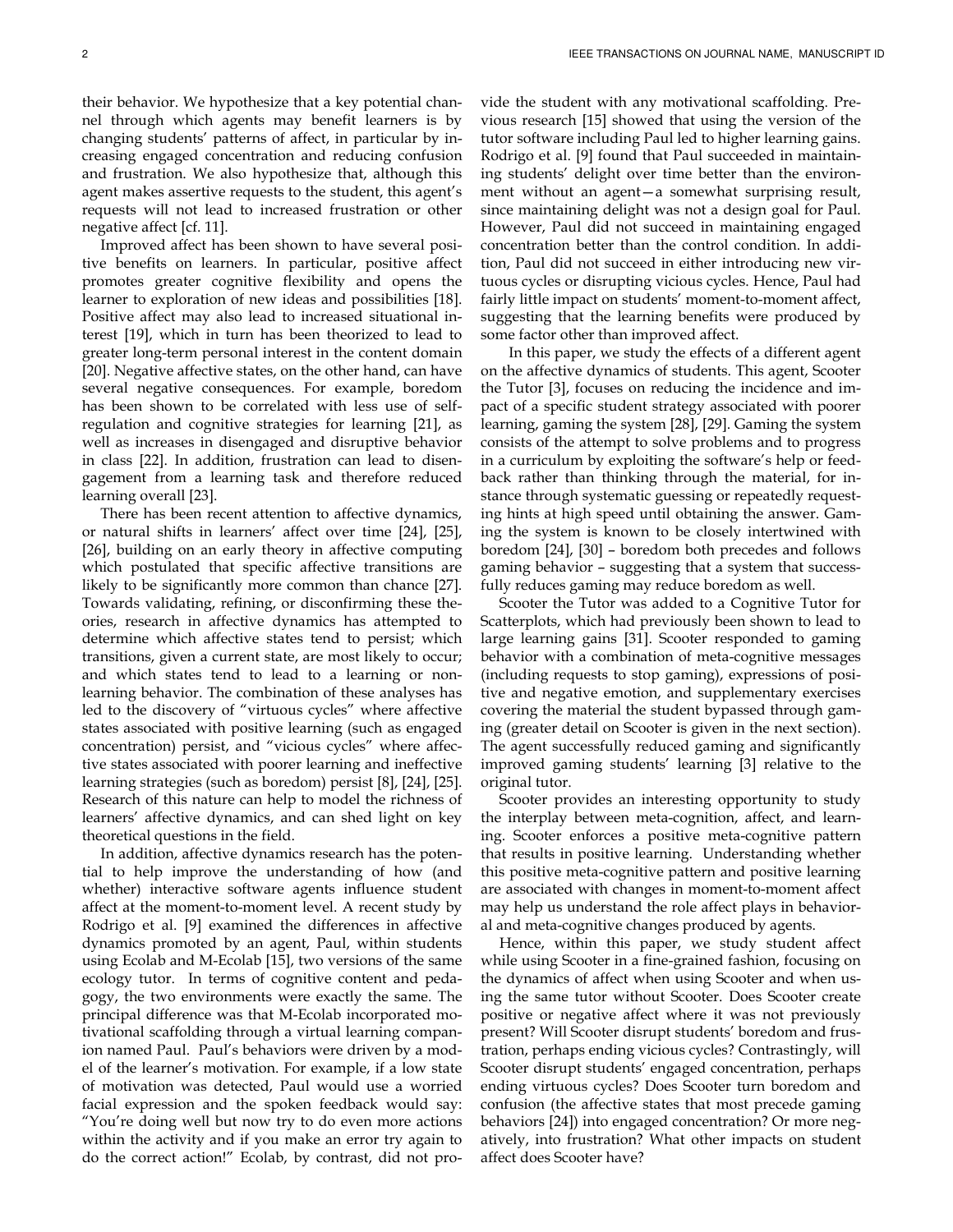## **2 TUTOR AND AGENT**

Scooter the Tutor, the interactive software agent we study in this paper, was implemented in the context of the Scatterplot Tutor [3], an intelligent tutoring system that teaches students how to create and interpret scatterplots of data. The Scatterplot Tutor was originally designed as part of the Middle School Mathematics Tutor [32]. Problems in the Scatterplot tutor involve a range of domains, from parcel delivery, to patents and medical discovery, to financial decision-making.

An example of a scenario that a student must solve is:

Samantha is trying to find out what brand of dog food her dog food her dog Champ likes best. Each day, she feeds him a different brand and sees how many bowls he eats. But then her mom says that maybe her dog just eats more on days when he exercises more.

Please draw a scatterplot to show how many bowls the dog eats, given the dog's level of exercise that day.

Figure 1 has the worksheet with the data that the student must plot.

Figure 2 is the variable type tool. Using the tool, the student must identify the nature of the data available to him or her and determine whether it is appropriate or inappropriate for a scatterplot.

Once the student completes the variable type tool, the graphing area appears (Figure 3). This is where the student must construct the scatteplot.

To help the students determine the scales of the x and y axis, they use the scaling tool (Figure 4).

By answering the questions on the scaling tool, students determine the correct starting value of each axis and the appropriate increments. Each action a student takes when using the software is associated with one or more component skills that, when attained, lead to the mastery of the topic. To help students solve the problems, the tutor provides step-by-step guidance such as contextual hints about what to do next, feedback on correctness, and just-in-time messages for common errors.

Baker et al. developed an experimental version of the Scatterplot Tutor with software agent named "Scooter th Tutor" [3] (Figures 5 and 6), using graphics from the Microsoft Office Assistant.

Scooter was designed to both reduce the incentive to game the system, and to help students learn the material that they were avoiding by gaming, while affecting nongaming students as minimally as possible.



Fig. 1. Worksheet





 $\overline{2}$  $\overline{\mathbf{N}}$ 

 $\overline{\mathbf{D}}$  $\overline{\mathbf{x}}$ diagram bowls exercise Done

Fig. 3. Scatterplot Work Area

| C. Scatterplot Scaling Tool                                                                                    | $\overline{a}$ |
|----------------------------------------------------------------------------------------------------------------|----------------|
| File<br>Edit<br>Tutor Windows<br>Help                                                                          |                |
| The largest value of exercise (set max)<br>minus the smallest value of exercise (set min)<br>equals the range. | 38<br>5        |
| Choose a scale (the step between labels)                                                                       |                |
| Now check if that scale is appropriate:                                                                        |                |
| The range () divided by the scale (), rounded down,                                                            |                |
| is the number of labels needed.                                                                                |                |
| Add 2 for the first and last labels.                                                                           |                |
| Given the min () and the scale ()                                                                              |                |
| a good first label is                                                                                          |                |
| (scroll down for more)                                                                                         |                |
| The largest value of bowls (set max)                                                                           |                |
| minus the smallest value of bowls (set min)                                                                    |                |
| equals the range.                                                                                              |                |
| Choose a scale (the step between labels)                                                                       |                |
|                                                                                                                |                |

Fig. 4. Scaling Tool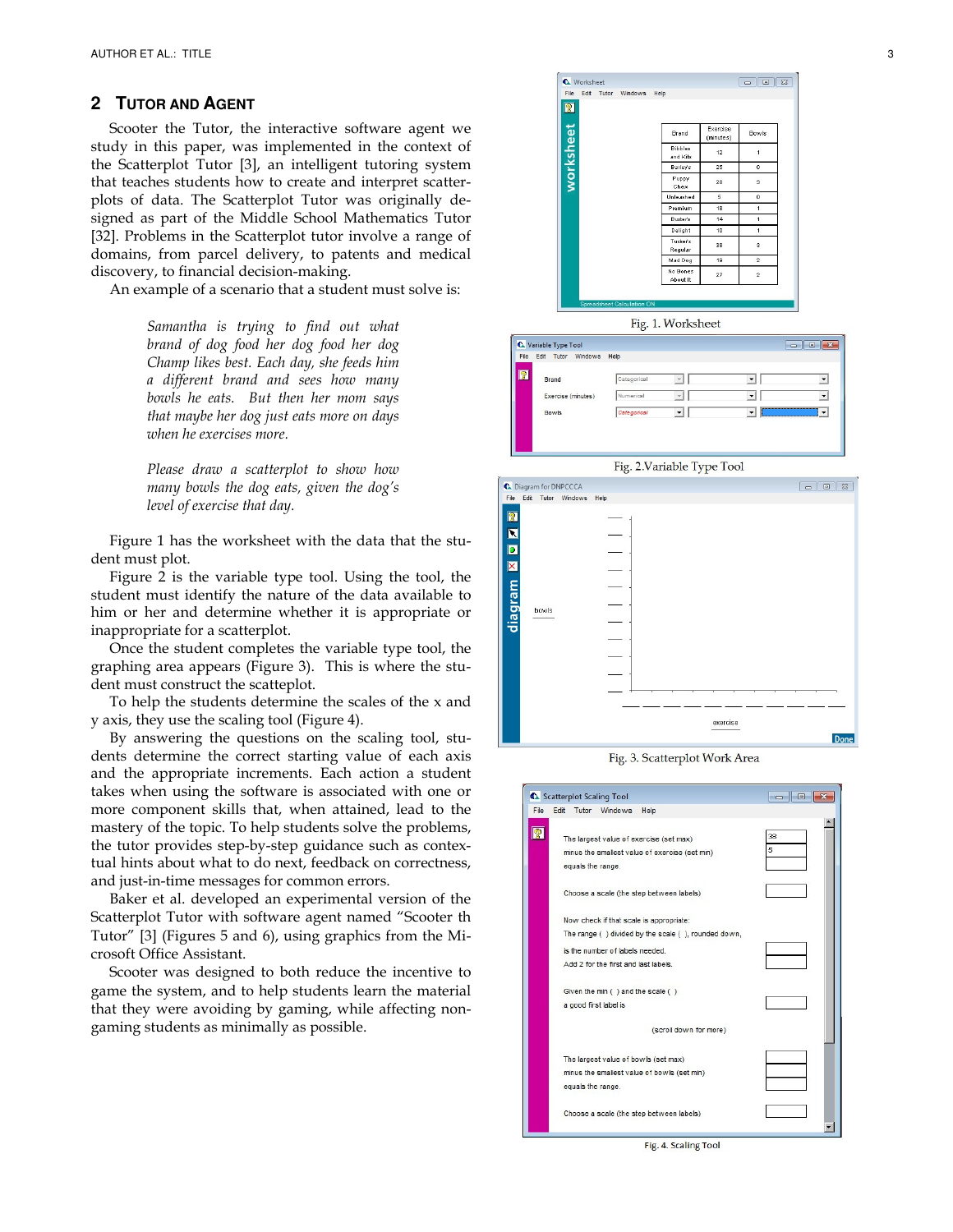

Fig. 5. Happy expressions of Scooter



Fig. 6. Sad (left) and Angry (right) expressions of Scooter

 When a student is not gaming, Scooter looks happy and occasionally gives the student positive messages (Figure 5). Scooter's behavior changes when the student is detected to be gaming the system, using a machinelearned detector of gaming the system [33]. If the detector assesses that the student has been gaming, and the student has not yet obtained the answer, Scooter displays increasing levels of displeasure (starting with sadness, and terminating in expressions of anger, shown in Figure 6), to signal to the student that he or she should now stop gaming, and try to get the answer in a more appropriate fashion. These expressions of emotion are combined with simple meta-cognitive messages, suggesting that the student should work carefully in order to learn. If the student obtains a correct answer through gaming, Scooter gives the student a set of alternate supplementary exercises designed to give the student another chance to cover the material that the student bypassed by gaming this step, concluding the set with a reminder that the student should not game (Figure 7).

The detector of gaming [33] was developed to predict assessments of gaming the system produced through quantitative field observations (detail on this method is given later in this paper). This detector has been validated to be over 80% correct at distinguishing gaming and non-gaming students, even when applied to entirely new students or entirely new tutor lessons [33]. Detector inaccuracy is roughly evenly distributed between false positives and false negatives, implying that some students will receive unnecessary supplementary exercises, and some students will not receive exercises that would have been appropriate. However, students who receive unnecessary exercises are not significantly disadvantaged; students who know the relevant skill can answer the question quickly and resume working, and students who do not know the skill are likely to benefit from the exercises in the same fashion as gaming students. As such, the in-

terventions can be considered "fail-soft," having low consequences for false positives. The goal in designing Scooter was to benefit students in three fashions. First, by representing how much each student had been gaming, Scooter both serves as a continual reminder that the student should not game, and lets teachers know which students were gaming recently.



To help pick the last label of the axis To help pick the first label of the axis

To help pick which point to plot first

Figure 7. Scooter giving supplementary exercises.

Second, Scooter was intended to invoke social norms in students (cf. [10]) by expressing negative emotion when students game. Scooter's display of anger is a natural social behavior in this context; if a student systematically guessed every number from 1 to 38 when working with a human tutor, it seems reasonable to expect that the human tutor would become impatient or upset (and in our experience from classroom observation, teachers do indeed become impatient and upset when they see students gaming). As discussed earlier, human responses to software agents are not identical to their responses to identical behavior coming from humans [11]. Thus, it is likely that students will not respond in the exact same fashion to an angry cartoon dog as to an angry human being; in specific, the findings of [11] suggest that students should be less upset by the angry cartoon dog than they would by a human, potentially making the negative effects of this form of feedback less likely to lead to negative affect.

Third, by giving students supplemental exercises targeted to the material the student was gaming through, Scooter gives students a second chance and another way to learn material he or she may otherwise miss entirely. Additionally, supplemental exercises may change the incentive to game – whereas gaming might previously have been seen as a way to avoid work, it now leads to extra work.

When tested in classrooms in the USA, Scooter successfully reduced gaming and significantly improved gaming students' learning [3]. However, students who received many interventions from Scooter (e.g., students who gamed the system) liked him significantly less than students who received few or no interventions [31].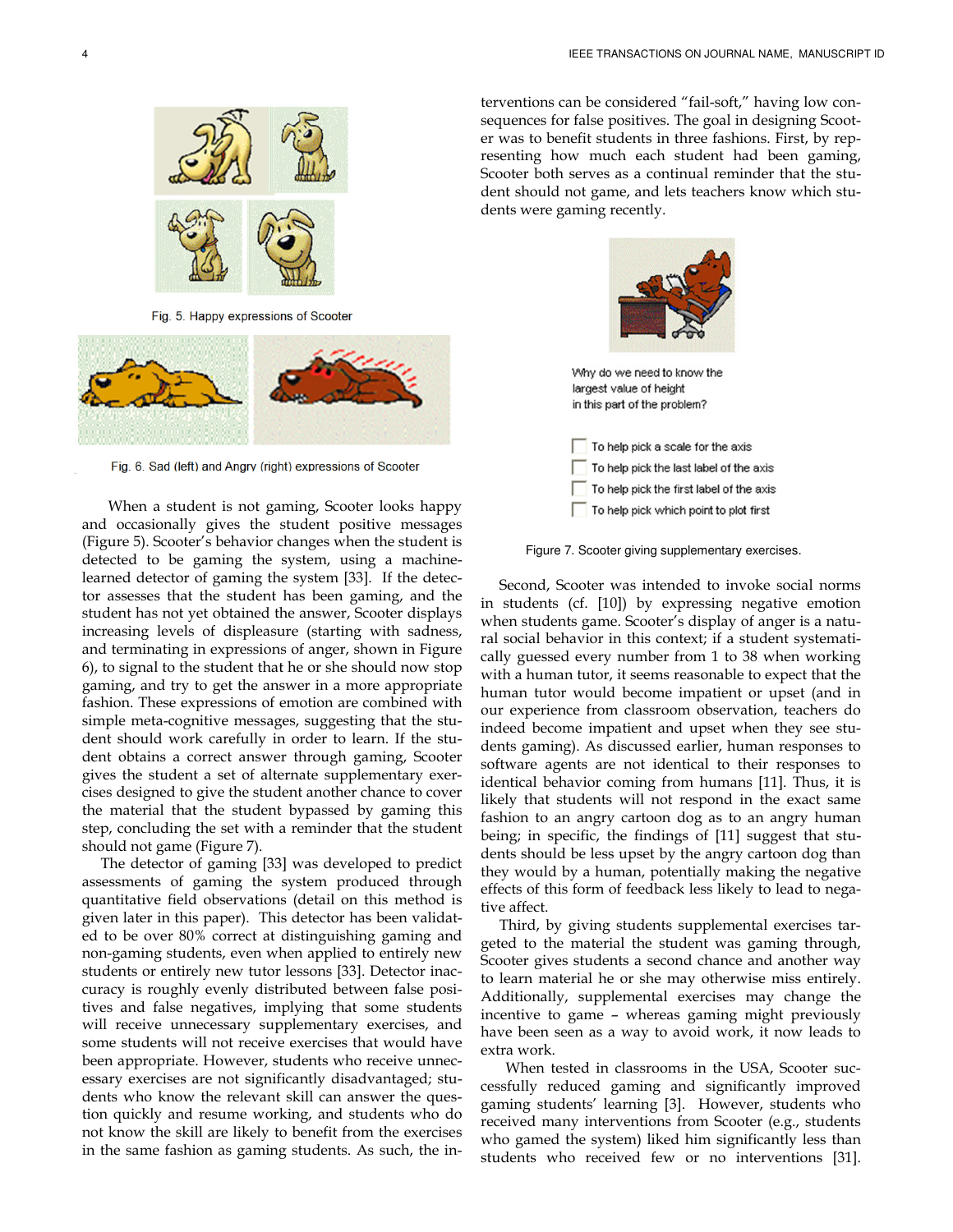Hence, the very students who were benefitted by Scooter were the ones who disliked him. Within this paper, we study Scooter's impact on student affect and affect dynamics.

There was reason to hypothesize that Scooter would have a positive impact on students in the Philippines, perhaps an even greater impact than on students from the USA. Adherence to social norms is one of the characteristics of Philippine culture. By contrast, inter-cultural research has suggested that American culture values independence over obedience [34], [35]. Respect for authority is less important than in other cultures [34], [35] and happiness is seen as resulting from personal achievement [36]. Philippine society is characterized as one in which obedience and respect for authority are considered more important than independence and self-direction [34], [35]. [37] observed that behaving in a socially acceptable fashion and avoiding all outward signs of conflict is more important in the Philippines than in the USA. One caveat of this cultural characteristic is that people from the Philippines and other Asian societies tend to mask their individual indiosyncracies behind the persona associated with one's role in society [38]. They may engage in behaviors that, on the outside, appear to conform to the social norm, but still flout authority in less overt ways, a phenomenon that [38] labels as "half ungestured feelings, half unfelt gestures." Considering that gaming is fairly surreptitious behavior, gaming may therefore be higher in the Philippines than in the USA.

## **3 METHODS**

We conducted the study in a large, urban high school in Quezon City (pop. 2.7 million ) in the Philippines. As of 2008, the school had 5,368 students, predominantly Filipino, and 216 teachers [39]. The school's community is relatively poor. A survey of these childrens' parents revealed that about one-half of respondents were unemployed and approximately 70% of households earned PhP10,000 per month or less (approximately US\$230.00) [29]. The school had 32-bit Windows XP computers intended for student use, however many were in disrepair or were kept in storage and not used for instruction.

The study design was reviewed and approved by the Ateneo de Manila University's Ethics Committee. We met the principal of the participating school to explain the goals, materials, and methods of the study. Both the principal and Mathematics Subject Area Coordinator of the participating school gave permission to us to conduct the study. Finally, we wrote the parents of selected high school freshmen, inviting their children to participate in the study. In the letter, we explained what activities they were going to perform. We also explained that we would observe them and record their work. They gave us written permission to involve their children in study.

Participating students' ages ranged from approximately 12 to 14. We collected complete sets of data from a total of 126 students, with 64 in the experimental condition, and 62 in the control condition. A faulty USB drive corrupted log data from some of the students causing data loss for four students.

Students were assembled into groups of 10, due to the size of the school's computer lab. In three cases, absenteeism led to groups of 9 members each. Each student in each group answered a content-related pre-test together with a motivationnal questionnaire. Afterwards, students viewed conceptual instruction on scatterplot generation and interpretation, delivered via a PowerPoint presentation with voiceover and some simple animations. The students then used the Scatterplot Tutor for 80 minutes. Finally, the students took a post-test. The students in the experimental condition also answered a questionnaire regarding their attitudes towards Scooter.

The tests and questionnaires were exactly the same questionnaires used in previous research on Scooter in the USA [31], with one exception – pre-test items asking students for their thoughts on intelligent tutoring systems were omitted, since these students did not have prior experience with intelligent tutoring systems. Many of the items were adapted from past questionnaires on student responses to educational software, teachers, and intelligent agents (cf. [40], [41]). The questionnaires were expressed as Likert scales, with responses possible between 1 (Strongly Disagree) and 6 (Strongly Agree). Items used are shown in Table 1. (One item accidentally made reference to other software not used by this population, and will be omitted from analysis).

TABLE 1 SCOOTER (POST-TEST) QUESTIONNAIRE ITEMS

| 1. Scooter is friendly                                         |
|----------------------------------------------------------------|
| 2. Scooter is smart                                            |
| 3. Scooter treats people as individuals                        |
| 4. Scooter ignores my feelings                                 |
| 5. I feel that Scooter, in his own unique way, genuinely cares |
| about my learning                                              |
| 6. Scooter wants me to do well in class                        |
| 7. Scooter is irritable                                        |

While students were using the software, we collected data on each student's pattern of affect during tutor usage, using a quantitative field observation method originally proposed in [21], and refined and used within [9], [24], [30] and [42].

Quantitative field observations are just one of several methods used to collect affect data on subjects, and there has been considerable debate as to which method (if any) should be considered the "gold standard" [43], [44]. Other methods include the use of video annotation [43], screen replay annotation [45], automated detection using sensors (cf. [46], [47]), "emote-aloud"and retrospective "emote-aloud" methods [48], and self-report through a user interface during the learning task [13] [49]. There are several factors to consider when selecting which method to use to code affect. In particular, many standard methods are difficult to use in authentic learning settings such as high school classrooms. Video annotation takes considerable time, and gives a more limited range of infor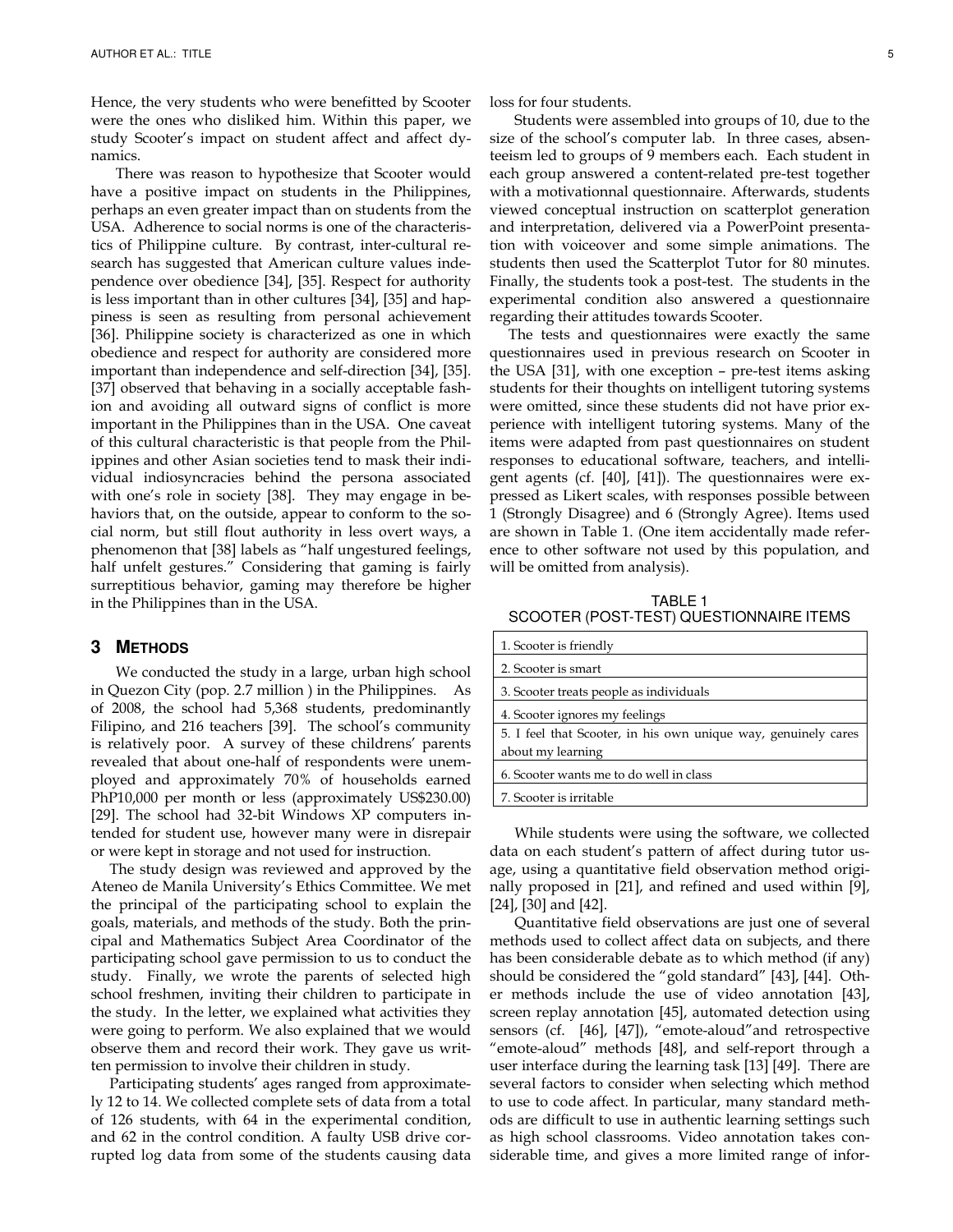mation on affect than physical presence, as context is difficult to infer and posture assessment is more difficult. For this reason, video annotation of affect typically focuses on facial expressions. However, facial coding of complex affect conducted in this fashion often achieves poor Kappa, even with highly-trained coders (e.g., [50]). In addition, within classrooms, students frequently leave their seats and/or may not be looking at their screens when seeking help from their teacher or giving help to another student, frequent behaviors in classroom use of intelligent tutoring systems (e.g., [28], [51]). During these periods of time, video annotation of students' faces may be infeasible. The use of sensors such as biometrics, eyetracking, and posture tracking require specialized equipment and is difficult to scale. Though researchers have recently begun to use sensors for classroom research on affect (e.g., [49]), validating sensor-based models for this context remains a significant research challenge, and breakage and loss of equipment is a significant problem (personal communication, Ivon Arroyo). In addition, many sensors, such as posture chairs, are not useful if the student is out of his or her seat (or even sitting differently in order to talk to another person). Emote-aloud methods are similarly difficult to use in a classroom at scale. When twenty or thirty students are emoting aloud at the same time, audio interference is a significant problem. In addition, emoting-aloud is likely to interfere with normal collaborative and help-seeking behaviors which students use in classroom settings (e.g., [28], [51]). Self-report given through a user interface is more feasible, and has been frequently used in classrooms (e.g., [13], [49]), but carries challenges of its own; in particular, self-report of affect can disrupt student concentration and even change affect (e.g., it can annoy students), if requested in the middle of a problem. Self-report requested between problems may be less useful for studying fine-grained affect during learning, as current self-report methods are not able to capture the sequence of affect while solving a problem. Another method, self-report at a time of the student's choosing, may not capture all changes in affect; a confused or intensely concentrating student may not take the time to indicate their affect in an interface. In addition, self-report measures given during problems may be ignored when a student is talking to another person, delaying response and potentially missing key affect.

For these reasons, we adopt the method of quantitative field observations [9], [24], [28], [30], [42], [52], [53] for observing student affect. Field observers have access to multiple channels of information; they can look at the student's work context, actions, utterances, facial expressions, and body language. These are the sorts of cues used by human beings when assessing affect in real life; typically humans use multiple cues in concert for maximum accuracy, rather than attempting to select individual cues [54]. Past observational research studying affect in context has used this set of cues to code affect with high reliability [55], also achieving good agreement with self-reports. As such, field observations have the potential to be more accurate than video observations, where less information is available to coders. In addition, field observations are

robust to changes in student location and student conversations, unlike other methods.

We do not suggest that this technique is without limitations. Perhaps the biggest challenge to the use of field observations is that there is no way to revisit and re-code the data. Video data can be re-analyzed using alternate coding schemes or by a second research group, providing greater potential for validating and using the data. In addition, the observation process is a tiring experience which requires the observer's full attention. The accuracy of the data can be influenced by observer fatigue, as well as by distraction. Training in the quantitative field observation process is time-consuming, and a minority of individuals are not capable of viewing study participants at the optimal angles for this method. Finally, we have informally found that observations are substantially less accurate if the observer is from a different national background than the participants being observed. Hence, attention to these sorts of issues must occur in order for the method to be used effectively. Nonetheless, for this specific study, quantitative field observations was judged to be the best method, for the reasons discussed earlier.

Our pool of observers was composed of three of this paper's co-authors, all of whom have prior classroom experience as teachers. The observers trained for the task through a series of pre-observation discussions on the meaning of the affect and behavior categories, oriented around a coding manual developed in prior research (more detail on this coding manual is given in [24], [30]). Observations were conducted according to a guide that gave examples of actions, utterances, facial expressions, or body language that would imply an affective state. After these discussions, additional field-based training was conducted prior to the actual study; the observers trained with the first author at the same school, repeatedly conducting and discussing observations, and then conducting independent rounds of observation. These observations were then summarized into a confusion matrix, which was studied and discussed further to resolve remaining discrepancies. Afterwards, a formal check of inter-rater reliability was conducted.

During the data gathering sessions, two of the three trained observers coded each student's affective state in real-time. The observers conducted 24 observations per student. Each student therefore had a total of 48 observations. In order to avoid bias towards more interesting or dramatic events, the coders observed the students in a specific order determined before the class began. Any affective state by a student other than the student currently being observed was not coded. Each observation lasted for 20 seconds. Each student was observed once every 200 seconds (e.g., 180 seconds between observations), an interval determined by the number of students being observed and the number of observers. Coders were synchronized using a timed PowerPoint presentation. If two distinct affective states were seen during an observation, only the first state observed was coded. In order to avoid affecting the current student's affect if they became aware they were being observed, the observers viewed the student out of peripheral vision, with quick glances, or at an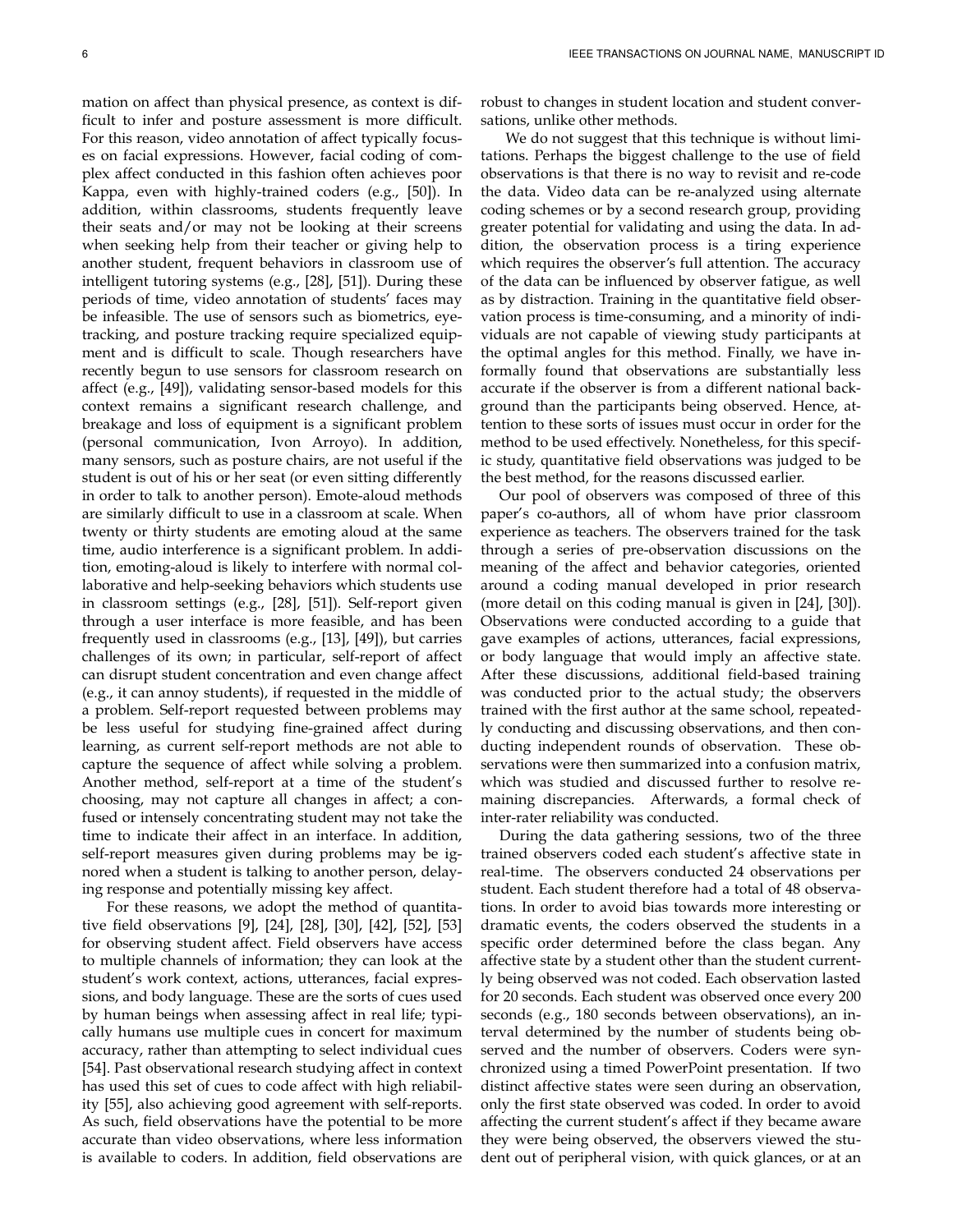angle while appearing to look at another student. Conducting coding in this manner requires training and practice, but in our experience (having now trained approximately 30 coders between the first and second authors), the majority of people learning this method have been able to learn to code in this fashion within a relatively short time (and those who cannot do so have been able to clearly identify that fact as soon as they being coding).

Following the work of [24], [25], [26], [30], [42], our coding scheme consisted of seven categories: boredom, confusion, delight, engaged concentration, frustration, neutral and surprise. Some of these states have also been referred to as cognitive-affective states (e.g., [24], [25]) as they stem from cognitive events (in the case of confusion, not understanding something) even if they are experienced as affect. It has been argued that these affective states are of particular importance for research on affect during learning, and are more representative of student affect during learning than the basic emotions of anger, fear, sadness, happiness, surprise, and disgust [48], [56]. It is worth noting that in previous research, engaged concentration has been referred to as "flow" (cf. [26], [9]). We call it "engaged concentration" instead, as it is not clear whether the momentary affective states typically associated with the complex construct of flow (cf. [57]) are accurate indicators of that more comprehensive construct.

The observers' inter-rater reliability was then tested using Cohen's Kappa. Kappa was found to be 0.68. This level of Kappa is considered to be substantial though not excellent and is comparable to or better than Kappa values previously reported in other published papers where judgments are made of genuine and naturally occurring expressions of affect and emotion. For example, past research where experts made judgments of learners' affect from video taken in laboratory settings has involved Kappa values between 0.3-0.4 (e.g. [43], [61]). Prior field observational research on affect has involved Kappa values between 0.6 and 0.75 (e.g. [9], [24]). In general, the level of Kappa reported here indicates that measurement of affect will have some noise. Table 2 shows that the primary disagreements between coders were in terms of distinguishing confusion from engaged concentration and, to a lesser extent, boredom. It is not yet fully understood which affective states are routinely confused by humans; this finding suggests it may be worth investigating difficulties in coding confusion further. This limitation should be taken into account when considering whether the limitations of field observations or self-report are preferable.

## **4 RESULTS**

## **4.1 LEARNING**

In both conditions, as in [3], students had statistically significant improvement from pre-test (M=17%, SD= 27%) to post-test (M=61%, SD= 31%), t(121)=13.95, twotailed  $p$ <0.001, Cohen's  $d=1.53$ , for a paired t-test. Also as in [3], there was no main effect for learning between conditions, t(120)= 0.90, two-tailed p=0.19, Cohen's  $d=$  -0.47, for a two-sample t-test assuming equal variances, though the trend appeared to be in favor of the control condition. Just as in the earlier USA study of Scooter, only a minority of students game the system, and gaming detection is not perfect (it can be expected to be 80% accurate at distinguishing gaming students from non-gaming students [33]). As such, differences in learning in the overall population may not be indicative of effects on the subpopulation receiving interventions.

TABLE 2 CONFUSION MATRIX FOR AFFECT OBSERVATONS

|            | <b>BOR</b> | <b>CON</b> | <b>DEL</b> | <b>ENG</b> | <b>FRU</b> | N  | <b>SUR</b> |
|------------|------------|------------|------------|------------|------------|----|------------|
| <b>BOR</b> | 152        | 32         |            | 10         |            | 4  |            |
| <b>CON</b> | 23         | 1246       | 3          | 164        | 2          |    |            |
| <b>DEL</b> |            | 8          | 29         | 4          |            |    |            |
| <b>ENG</b> | 5          | 263        | 2          | 986        |            | 5  |            |
| <b>FRU</b> |            | 3          |            |            | 7          |    |            |
| N          |            | 2          |            |            |            | 29 |            |
| <b>SUR</b> |            |            |            |            |            |    | 2          |

 $BOR = border; CON = confusion; DEL = delight; ENG = en$ gaged concentration; FRU = frustration; SUR = surprise; NEU = neutrality.

In past work [e.g. 3], Scooter's impact on learning was studied in greater depth by analyzing the relationship between the number of supplementary exercises (e.g., primary gaming interventions) received and learning in the experimental condition, and the relationship between gaming and learning in the control condition. In that previous work, students who received the most exercises from Scooter (top third, in terms of number of exercises received) had higher learning gains than students who received fewer exercises, a major shift from the control condition (and previous research on gaming [e.g., 28]), where gaming was associated with poorer learning. In the data collected for this paper, there was considerable variance in the number of exercises received by students, with an average of 3.98 exercises and a standard deviation of 3.01 exercises. There was the appearance of a trend towards differences in learning, by the number of exercises received. Students who received moderate numbers of exercises from Scooter (middle third in terms of number of exercises received – 2 to 4 exercises) appeared to demonstrate better learning, an average pre-post gain of 52.2 points, than those who received the most exercises (top third of exercises received – 5 or more exercises), with an average gain of 36.4 points, or those who received the fewest exercises (bottom third of exercises received – 0 or 1 exercises), with an average gain of 31.1 points. However, the overall difference between groups was not statistically significant,  $F(2, 56)=2.13$ ,  $p=0.13$ ,  $\eta^2=0.07$ , for a one-way ANOVA. Hence, differences between individual groups will not be presented here. Overall, the correlation between interventions received and learning was a very small -0.06, which is not significantly different than chance,  $t(58)=0.45$ ,  $p=0.65$ , for a test of the statistical significance of a correlation coefficient.

However, despite the failure to replicate the experimental condition result previously seen in [3], in the control condition, gaming (assessed by the same detector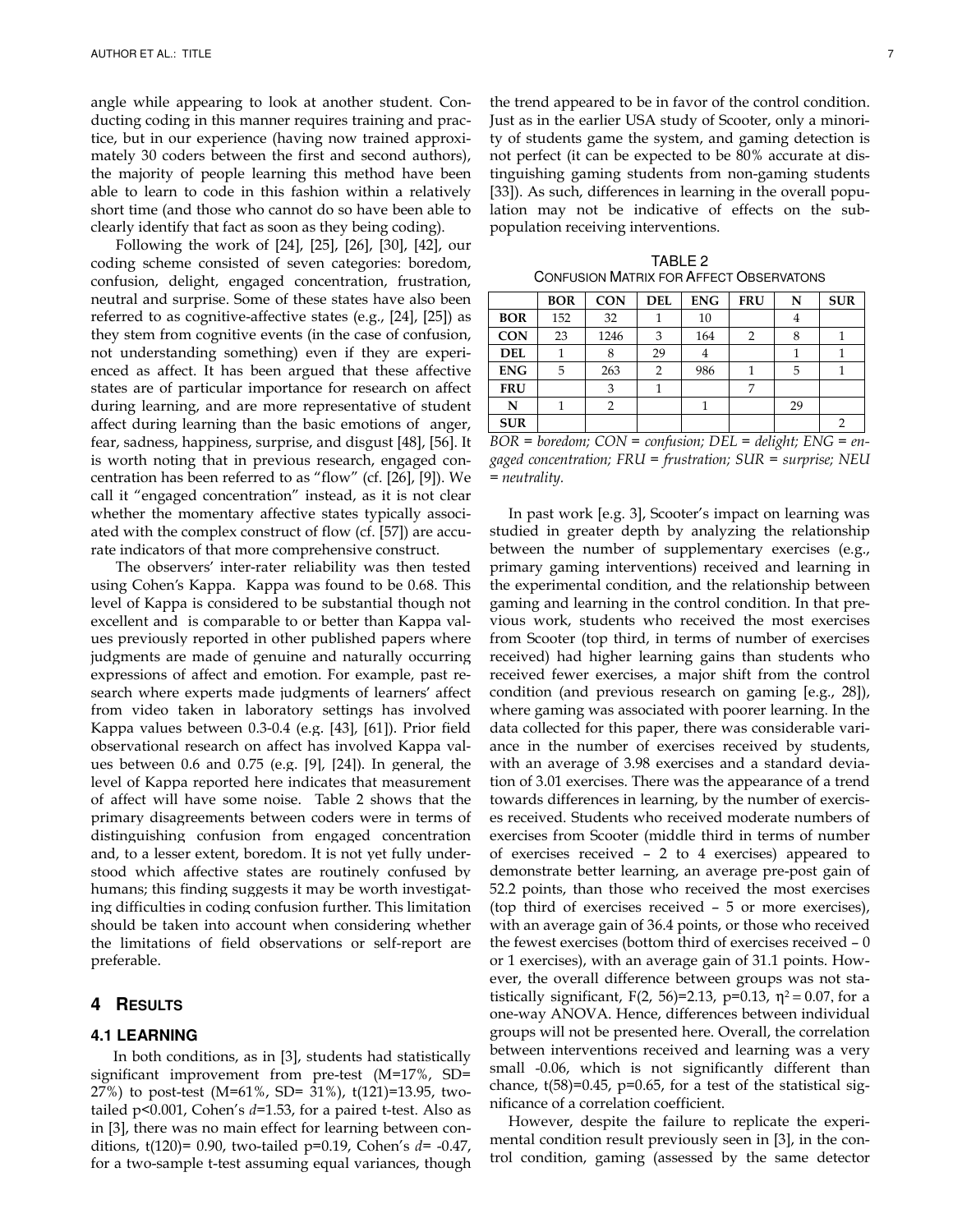used to drive interventions in the experimental condition) remained associated with poorer learning. In a regression predicting post-test score, a student's percentage of time spent gaming the system was negatively associated with the post-test,  $r=-0.45$ ,  $t(61)=-3.34$ , two-tailed  $p=0.001$ , for a test of the significance of a correlation coefficient. Gaming and pre-post gain were marginally negatively correlated,  $r= -0.225$ ,  $t(61)= -1.81$ , two-tailed  $p=0.08$ , for a test of the significance of a correlation coefficient.

As such, it appears that the negative relationship between gaming and learning may persist in the control condition, but there is not the appearance of a similar relationship between the interventions (driven by gaming detected in the same fashion) and pre-post gains in the experimental condition. This result does not replicate the earlier result in [3], where substantial numbers of interventions were actually associated with better learning. The difference in correlation between gaming and prepost gains was not significantly different between conditions, Z=0.92, p=0.36, for a test of the significance of the difference between two correlation coefficients for independent samples, using the Fisher Z transformation. As such, the question of whether there is a difference in learning due to Scooter's interventions or the presence of Scooter, within this study, can not be conclusively answered.

#### **4.2 OVERALL ATTITUDES AND AFFECT**

In past research in the United States, students have generally reported disliking Scooter [31], particularly among students who had improved learning. Students in the current study, however, reported liking Scooter. In the post-test questionnaire regarding their attitudes towards Scooter, the students said that he was friendly (M= 4.65, 95% CI 4.26-5.04), smart (M=5.14, 95% CI 4.86-5.42), that he treated them as individuals (M=4.67, 95% CI 4.34- 4.99), that he did not ignore their feelings (M=2.48, 95% CI 2.08-2.87), that he genuinely cared about them (M=5.55, 95% CI=5.34-5.76), that he wanted them to succeed in class (M=5.23, 95% CI = 4.90-5.56) and that he was not irritable (M=3.01, 95% CI = 2.57-3.46). None of these 95% confidence interval ranges cross the interval midpoint (3.5); if the 95% confidence interval crossed the interval mid-point for a construct, it would imply that it was uncertain whether student responses were overall positive or negative for that constructs. Since none do, it can be concluded that students' attitudes towards Scooter were on the whole positive. In addition, there is no evidence that students who received interventions from Scooter liked Scooter more or less than other students. To this end, we computed correlations between the number of interventions (supplementary exercises) each student received from Scooter, and responses on each of the questionnaire items about Scooter. None of these correlations were statistically significant.

Somewhat surprisingly, and unlike prior results for Scooter [e.g., 3], gaming actually was higher for the experimental condition (M=18.8%, SD=4.4%) than the control condition (M=12.0%, SD=2.7%), a statistically significant difference, t(120)= -1.99, two-tailed p=0.05, Cohen's  $d=1.86$ , for a two-sample t-test assuming equal variances. One qualitative finding that may explain this behavior is that many students reported intentionally gaming in order to receive Scooter's interventions. Students reported treating Scooter's interventions as help, a means of understanding the subject matter better. They did not regard the supplementary exercises as penalties.

Another test of the impact of Scooter, and Scooter's interventions, is the overall proportion of each affective state, in each condition. If students disliked Scooter and his interventions, there should be evidence for more negative affect--such as frustration or boredom—in the experimental condition. Correspondingly, if students liked Scooter and his interventions, there should be evidence for more positive affect—such as delight or engaged concentration—in the experimental condition.

The occurrence of each affective state is shown in Table 3. The first number represents the number of times that the given affective state was observed. The second number represents the percentage of observations where each affective state was recorded. In these computations, we included all observations, even those in which the two observers disagreed. In cases of disagreement, each coding was given half-credit. Eliminating cases where disagreement occurs might systematically bias the sample against affective states that are more likely to be the subject of disagreement, a particularly important consideration given the presence of coder disagreement in terms of confusion. Note that coder error sometimes resulted in no observation for a particular 20-second period.

| <b>Affective State</b> | Control | Experimental |  |
|------------------------|---------|--------------|--|
|                        | 179     | 204          |  |
| Boredom                | 6.01%   | 6.64%        |  |
|                        | 1,406   | 1,605        |  |
| Confusion              | 47.24%  | 52.25%       |  |
|                        | 39      | 42           |  |
| Delight                | 1.31%   | 1.37%        |  |
| Engaged                | 1,293   | 1,142        |  |
| Concentration          | 43.45%  | 37.17%       |  |
|                        | 13      | 8            |  |
| Frustration            | 0.44%   | 0.26%        |  |
|                        | 4       | 3            |  |
| Surprise               | 0.13%   | 0.09%        |  |
|                        | 26      | 55           |  |
| Neutral                | 0.87%   | 1.79%        |  |
|                        | 16      | 13           |  |
| None (Coder error)     | 0.54%   | 0.42%        |  |

TABLE 3 PERCENTAGE OF OCCURENCE FOR EACH AFFECTIVE STATE

Confusion was the most frequent affective state in both conditions. It occurred 47.24% of the time in the control group, and 52.25% of the time in the experimental group, an apparent difference which was not statistically significant, t(124)=-1.38, two-tailed  $p = 0.17$ , Cohen's  $d=0.25$ , for a two-sample t-test assuming equal variances. The second most common affective state was engaged concentration, occurring 43.45% of the time in the control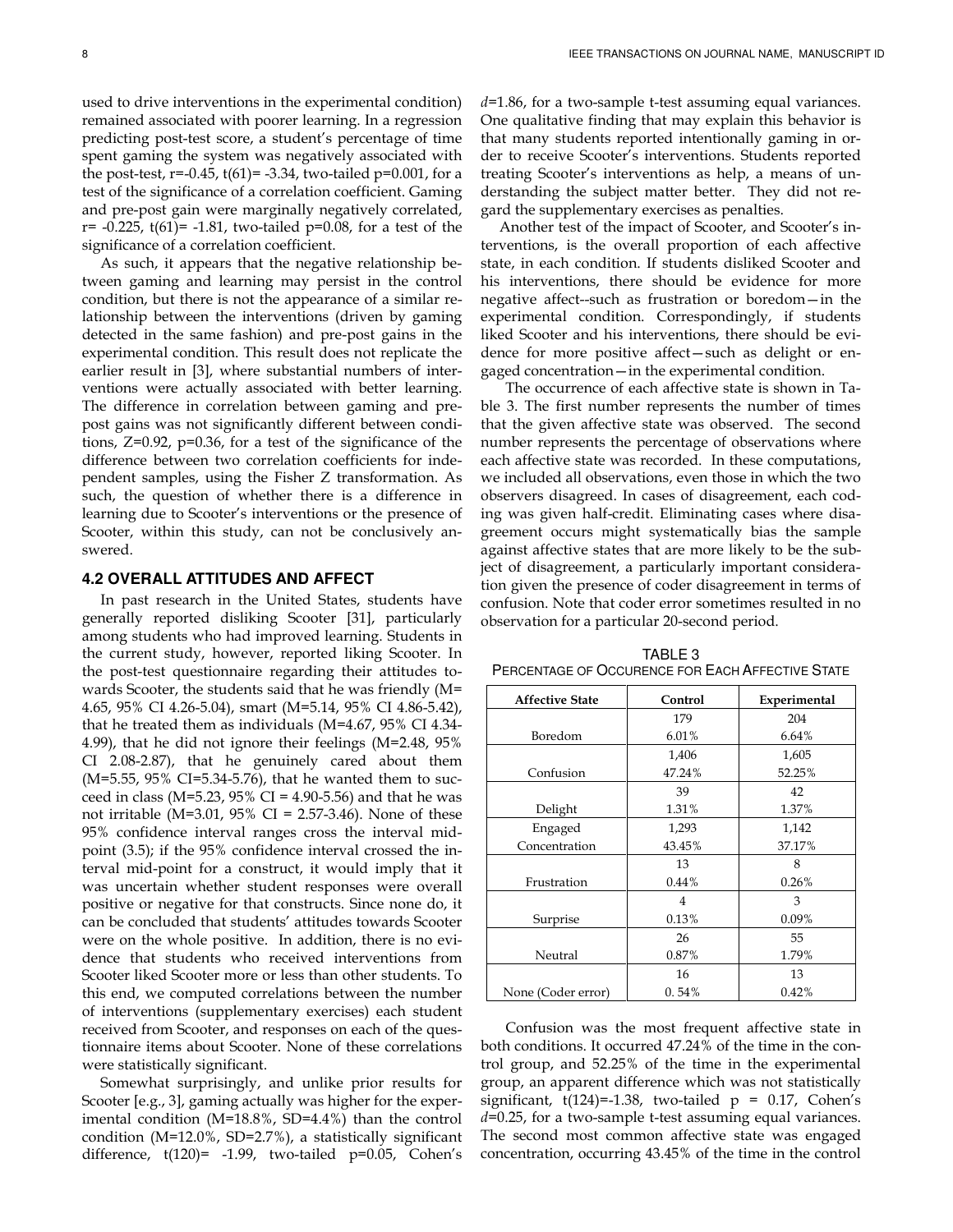group and 37.17% in the experimental group; the apparent difference between conditions was not statistically significant,  $t(124)=1.52$ , two-tailed  $p=0.13$ , Cohen's  $d=0.27$ , for a two-sample t-test assuming equal variances. The third most common affective state was boredom, occurring 6.01% of the time in the control group and 6.64% of the time in the experimental group, a difference which was not statistically significant, t(124)=-0.24, two-tailed  $p=0.81$ , Cohen's  $d=0.04$ , for a two-sample t-test assuming equal variances. All the other affective states occurred under 2% of the time in both conditions.

Interestingly, confusion seemed to be a more prevalent part of students' experiences with the Scatterplot Tutor (in both conditions) than other intelligent tutoring systems. Compared to other studies on affect using this method and similar populations, students using the Scatterplot tutor exhibited substantially more confusion than students using Ecolab(12.7%) [9], M-Ecolab (12.9%) [9], The Incredible Machine (11%) [30], or Aplusix (13%) [42]. Correspondingly, engaged concentration was less common in both conditions than in prior systems, including Aplusix (68%), The Incredible Machine (62%), Ecolab (61.5%) and M-Ecolab (67.4%). Boredom was seen less frequently than in many previous studies with the same method and similar population, including past studies of Ecolab (15.2%), M-Ecolab (12%), and The Incredible Machine (7%), though higher than Aplusix (3%).

Hence, overall, it does not appear that the broad patterns of affect differed in significant ways between the two versions of the Scatterplot Tutor. But it appears that the Scatterplot Tutor generally was a difficult environment for students, one where they were frequently confused but rarerly bored. Fortunately, despite the high degree of confusion, frustration was quite rare.

## **4.3 PERSISTENCE OF AFFECTIVE STATES**

Beyond the overall prevalence of each state, it is important to consider how Scooter influenced the persistence of each state within the Scatterplot Tutor. For example, it may be that Scooter disrupted "vicious cycles" of student frustration or confusion [26], even if the overall prevalence did not significantly reduce. Hence, we look within each condition at how persistent each state was – e.g., the probability of a student being in the same specific affective state or a different state 180 seconds later (the time between two observations of the same student within our protocol). In computing the likelihood of an affective transition, it is important to take into account the base rates of each affective category. Confusion was the most frequent affective state within both systems; thus, confusion is likely to be the most common affective state that follows any other affective state. Hence, we use D'Mello's [25] transition likelihood metric L in order to appropriately account for the base rate of each affective category in assessing how likely a transition is. D'Mello et al's L [25] gives the probability that a transition between two affective states will occur, given the base frequency of the destination state, and is computed:

$$
L = \frac{\Pr(\text{ NEXT} \mid \text{PREV}) - \Pr(\text{ NEXT})}{(1 - \Pr(\text{Next}))} \tag{1}
$$

L is scaled between - $\infty$  to 1. A value of 1 means that the transition will always occur. A value of 0 means that the transition's likelihood is exactly what it would be, given only the base frequency of the destination state (i.e., this transition occurs with exactly the frequency that would occur if transitions were random). Values above 0 signify that the transition is more likely than it could be expected to be given only the base frequency of the destination state, and values under 0 signify that the transition is less likely than it could be expected to be, given only the base frequency of the destination state.

In studying the persistence of affective states, we study the transition from a state to itself (e.g., BOR to BOR). To this end, for each self-transition, L was calculated for each student and then the mean and standard error across students were obtained. Note that if a student never engages in a specific affective state or always engages in the same affective state, the formula for L is undefined, causing the number of students for which L can be calculated (and therefore the number of degrees of freedom) to vary by affective state. Given these results, it is possible to determine if a given transition is significantly more likely than chance, given the base frequency of the next state, using the two-tailed t-test for one sample (all tests in this section are of this form). Table 4 shows the persistence of each affective state for the control and experimental conditions respectively. The first number in each cell represents the mean L value while the second number, in parentheses, represents the standard deviation. Cells in grey are statistically significant at  $p < 0.05$ .

TABLE 4 TRANSITION BETWEEN AFFECTIVE STATES

|            | BOR-       | CON-       | DEL-       |            | $ ENG - IRU - ISUR - INEU -$ |            |            |
|------------|------------|------------|------------|------------|------------------------------|------------|------------|
|            | <b>BOR</b> | <b>CON</b> | <b>DEL</b> | <b>ENG</b> | <b>FRU</b>                   | <b>SUR</b> | <b>NEU</b> |
| <b>CON</b> | 0.19       | 0.16       | 0.04       | 0.13       | 0.08                         | 0.00       | 0.02       |
| T          | (0.35)     | (0.41)     | (0.13)     | (0.43)     | (0.19)                       | (0.00)     | (0.12)     |
| EXP        | 0.25       | 0.18       | 0.04       | 0.09       | 0.06                         |            | 0.06       |
|            | (0.35)     | (0.39)     | (0.13)     | (0.36)     | (0.13)                       |            | (0.21)     |

 $BOR = border; CON = confusion; DEL = delight; ENG =$ engaged concentration; FRU = frustration; SUR = surprise;  $NEU =$  neutrality. Transitions that were statistically significantly more common or rare than chance are shaded in grey. Blank cells indicate transitions that were too rare for D'Mello's L to be calculable. Values indicate mean values of D'Mello's L for each transition (e.g., Standard deviations are shown in parentheses.

We find many similarities in the persistence of affect between conditions. In both cases, boredom, confusion and engaged concentration tend to persist, results consistent with prior results [9], [25], [26]. A student who is bored in either condition will tend to stay bored (control: L=0.19,  $t(22)=2.62$ , two-tailed  $p=0.02$ ; experimental: L=0.25, t(22)=3.49, two-tailed  $p < 0.01$ ). As mentioned earlier, all statistical tests in this section are two-tailed t-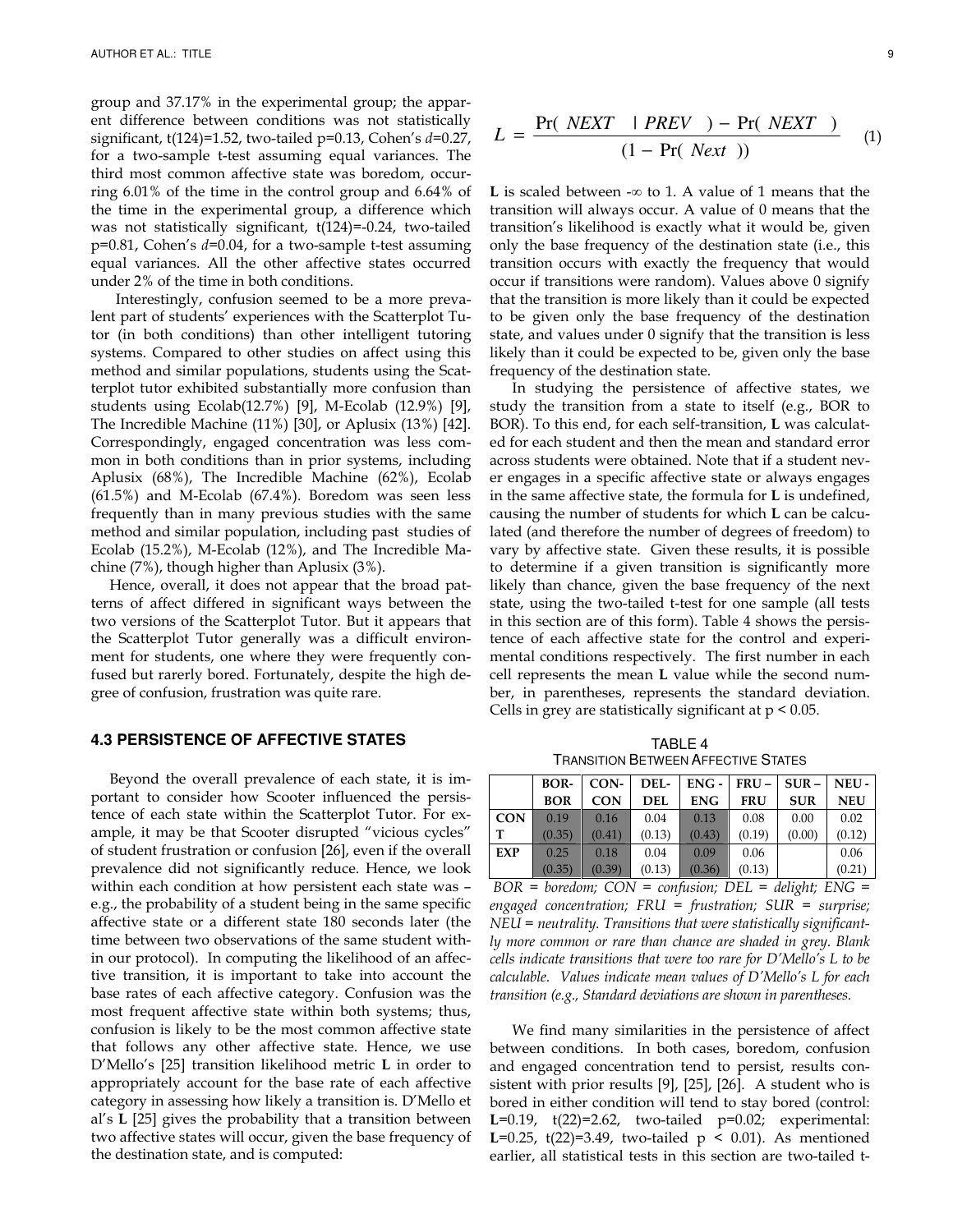tests for one sample. A student who is confused will tend to stay confused (control: L=0.16, t(60)=3.07, two-tailed p<0.01; experimental: L=0.18, t(62)=3.65, two-tailed p < 0.01). A student who is engaged will tend to stay engaged (control: L=0.13, t(59)=2.37, two-tailed p=0.02; experimental: L=0.09, t(61)=2.05, two-tailed p=0.04).

Similarities also existed even among non-persistent states. Although delight was previously found to be persistent in the M-Ecolab environment [9], another environment incorporating an agent, it was not persistent in either of our conditions (control: L=0.04, t(12)=1.14, twotailed p=0.27; experimental: L=0.04, t(12)=1.05, two-tailed  $p = 0.31$ ). Similarly, frustration was not seen to be persistent (control:  $L=0.07$ ,  $t(4)=1.04$ , two-tailed  $p=0.36$ ; experimental: **L**=0.06, t()=1.07, two-tailed  $p = 0.36$ ).

We compared the mean L values of the self-transitions within the control condition against those of the experimental condition to determine whether differences existed in the degree to which these different states tended to persist (or not). We found no significant differences in the persistence of states between conditions for any of the affective states (Table 5).

TABLE 5 COMPARISON OF MEAN L VALUES FOR CONTROL AND EXPERI-MENTAL CONDITIONS

| <b>Transitions</b> | Comparison                         |
|--------------------|------------------------------------|
| <b>BOR-BOR</b>     | $t(46)=-0.59$ , two-tailed p=0.56  |
| CON-CON            | $t(124)=-0.26$ , two-tailed p=0.80 |
| DEL-DEL            | $t(26)=0.09$ , two-tailed p=0.93   |
| <b>ENG-ENG</b>     | $t(122)=0.56$ , two-tailed p=0.58  |
| <b>FRU-FRU</b>     | $t(9)=0.14$ , two-tailed p=0.89    |
| <b>SUR-SUR</b>     |                                    |
| $N-N$              | t(36)=-0.60, two-tailed $p=0.55$   |

 $BOR = border; CON = confusion; DEL = delight; ENG = en$ gaged concentration; FRU = frustration; SUR = surprise; NEU = neutrality. The comparison was made using a t-test assuming equal variance. The blank cell indicates that the transition was too rare for the t-test to be calculable.

The similarity of the patterns of persistence of these states in the two conditions implies that, although students report liking Scooter, Scooter does not appear to disrupt or reinforce either vicious cycles involving boredom or virtuous cycles involving engaged concentration.

# **5 DISCUSSION, CONCLUSIONS, AND FUTURE WORK**

Interactive software agents have been shown in several studies to improve student motivation, engagement, and learning. In this paper, we studied an agent named Scooter the Tutor, embedded into a Cognitive Tutor for Scatterplots. This agent has been shown to statistically significantly improve gaming students' learning in prior research [3], a finding which was not replicated here (though not conclusively). We found that students typically reported liking the agent, but – surprisingly – there were no significant differences in observed affect between the two conditions.

Given some evidence that the agent increased student gaming despite the positive responses about Scooter on the questionnaire, there is evidence that students may have perceived and interacted differently with Scooter in the Philippines than in the USA. The gaming behavior of the students in the Philippines suggest Scooter's interface design did not successsfully leverage Philippine society's preference for outwardly smooth interpersonal relationships. We had anticipated that the cultural preference for outwardly smooth interpersonal relationships, combined with Scooter's irritability when students gamed, might lead students to game less. The opposite occurred. One possible explanation is that students interpreted Scooter differently than expected; given that students in the Philippines did not perceive the (negative-emotion displaying) Scooter as irritable, it becomes open to question whether they perceived that Scooter was displeased by gaming. Instead, students appeared to perceive Scooter solely as a useful, helpful, caring authority figure with expertise in the subject matter. Hence, gaming the system became a way to get more help from Scooter (making this a non-harmful form of gaming [cf. 33]). This perception of Scooter might also account for the fact that students in the Philippines reported liking Scooter, whereas students in the US did not like Scooter.

 In future work, it may be useful to expand our posttest questionnaire to explore students' comprehension of Scooter's role in the learning process. It also may be valuable to expand the post-test questionnaire to explore the degree to which students believe Scooter responds in a human-like fashion and provides human tutor-quality responses.

One of the ways in which interactive software agents are hypothesized to influence students is through changing the degree to which students experience certain affective states. However, the data presented here shows no significant difference between the incidence of affective states between conditions. This result replicates findings in prior research involving a motivational agent in an ecology tutor [6], where differences in proportion of affect were not found. In general, these results suggest that influencing moment-to-moment student affect during genuine learning is difficult, even when more general attitudes are influenced.

Interactive software agents are further hypothesized to influence the pattern of student affect during learning. In prior research involving a motivational agent in an ecology tutor [6], there was no difference in the persistence of engaged concentration, boredom, or frustration; there was, however, greater persistence for delight.

The study presented here has relatively similar findings. Both conditions (with and without the agent) had a vicious cycle involving boredom, and a virtuous cycle involving engaged concentration, but there was no evidence that Scooter disrupted or reinforced either vicious cycles involving boredom or virtuous cycles involving engaged concentration. The increased delight seen with the agent in M-Ecolab was not replicated with Scooter.

As such, the evidence of this study suggests that our prior hypothesis as to the effects of this agent may not be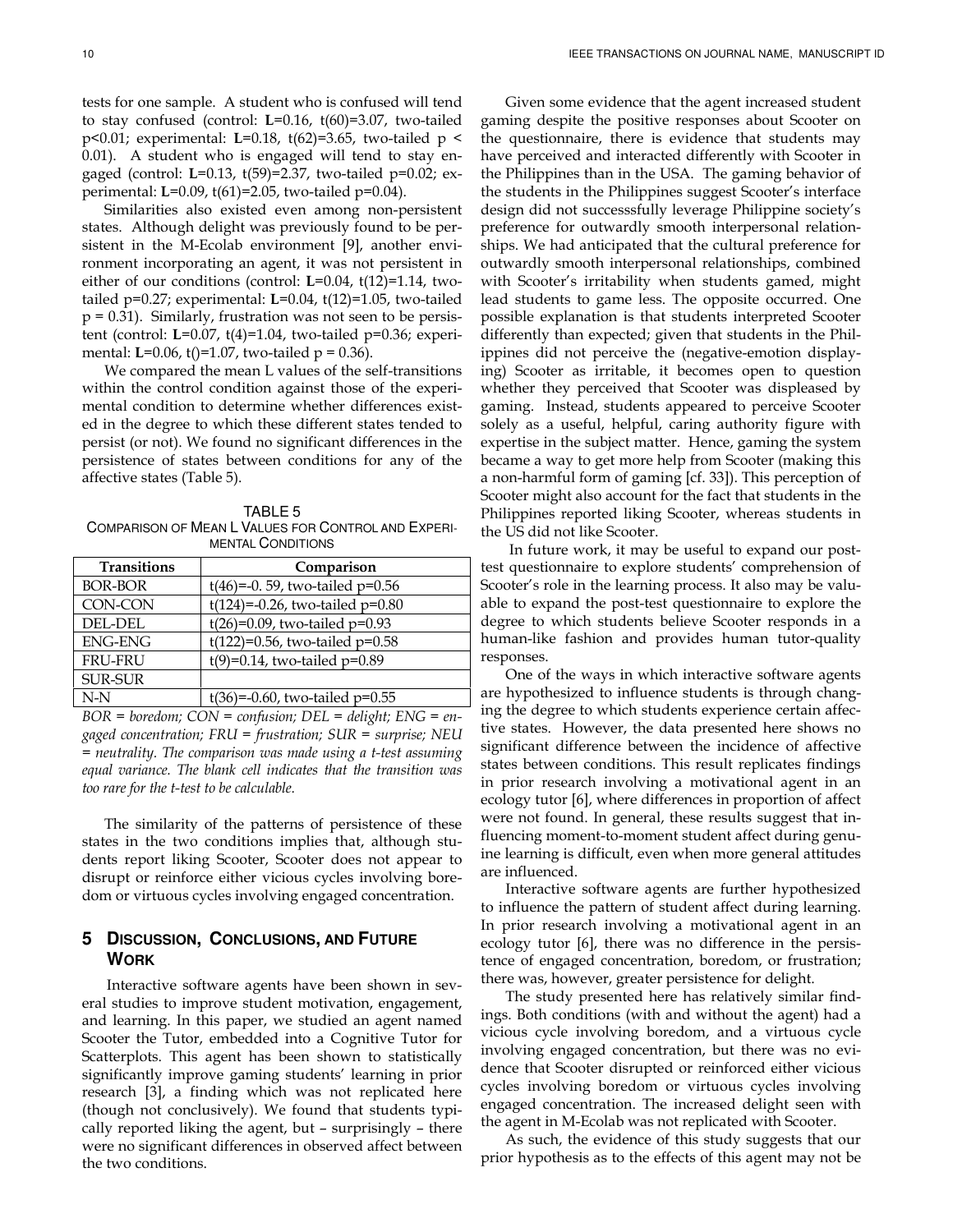correct. While Scooter was well-liked by students in this study, he did not substantially alter student affect or affective dynamics at the moment-to-moment level. This is somewhat surprising, since the key behavior that Scooter was designed to address – gaming the system – was previously found to be closely intertwined with boredom [24].

The pattern of results presented is suprising for a second reason – the students who reported liking Scooter a great deal nonetheless experienced no less boredom or frustration, and no more delight and engaged concentration, than students who did not like Scooter. Hence, the students' reasons for liking Scooter must not be due to moment-to-moment improvements in student affect. This raises the question of what factors explain students' liking of Scooter. Software agents are rare in the Philippines—it is possible that the students' positive attitudes were essentially just a novelty effect. Another possibility is that students liked Scooter because he was educationally helpful, not because he improved their affect. In other words, students liked Scooter because he was helpful and therefore rated him more highly in other areas as well. A corresponding effect is seen in [16], who found that students rated an agent with pedagogical feedback higher on dimensions that were unrelated to the feedback given, such as the agent's ability to recognize and interpret the student's utterances. However, one factor seen in both this study and the previous study of Paul, the agent in M-Ecolab [e.g., 32], is that neither Paul nor Scooter were designed explicitly to disrupt vicious cycles or to promote and create virtuous cycles. Both Paul and Scooter were designed with other goals in mind – in Scooter's case, addressing gaming the system, and in Paul's case encouraging behavior congruent with students' goal orientations.

Hence, it is possible that agents designed specifically to adapt to differences in affect (e.g., [4], [43]) may impact student affect to a greater degree than agents designed with other pedagogical goals foremost. It would be valuable to replicate the study conducted here with an agent designed specifically in this fashion -- if and when such a study is conducted, that study can be compared to the study presented here, in order to see whether different types of agents impact affect differently. In general, the issue of which affective responses and formative feedback by agents most impact student affect remains an open question. For example, several affective responses and forms of feedback might be appropriate responses to gaming the system (and are manifested by teachers when students game the system). Several automated responses to gaming have already been realized by different research groups (e.g., [58], [59], [60]), although these interventions have not yet been formally compared to each other. It will be a valuable area of future work to explicitly compare these different interventions, towards determining which forms of affective response and feedback may most impact the student affect underlying a behavior like gaming, and best address the behavior of gaming.

 One key finding of this work (and prior research in affective dynamics (cf. [22], [24], [27]) is that student affect within learning software is quite stable, regardless of whether or not software agents are present; the same student often is experiencing the same affect in successive observations (180 seconds apart). In addition, while learning environments on different topics or used by different populations have very different base rates of different affective states, the same vicious cycles and virtuous cycles (particularly boredom and engaged concentration) are seen in many studies, involving a wide variety of types of educational software, from intelligent tutors to educational games. This commonality in findings suggests that there may be some universals in affect during learning, with affect being quite stable over time, regardless of the learning environment. Because of this, the first educational intervention that is concretely shown to radically alter students' moment-to-moment affect during learning, in particular by preventing vicious cycles and creating and reinforcing virtuous cycles, will have made a major contribution, and a major difference to learners.

#### **ACKNOWLEDGMENT**

This research project was supported by the Philippines Department of Science and Technology (DOST) Engineering Research and Development for Technology Consortium under the project "Multidimensional Analysis of User-Machine Interactions Towards the Development of Models of Affect", the DOST Philippine Council for Advanced Science and Technology Research and Development grant entitled "Development of Affect-Sensitive Interfaces", and the Pittsburgh Science of Learning Center, funded by the National Science Foundation, award #SBE-0836012. We thank Mrs. Carmela Oracion, Ivan Jacob Pesigan, Ramon Rodriguez, Thor Collin Andallaza, the Ateneo Center for Educational Development, the Department of Information Systems and Computer Science of the Ateneo de Manila University and the faculty, staff, and students of Ramon Magsaysay Cubao High School for their support in this project. We thank Lisa Rossi and Sidney D'Mello for helpful comments and suggestions.

#### **REFERENCES**

- [1] J. Cassell, J. Sullivan, S. Prevost, and E.F. Churchhill, Embodied Conversational Agents. Cambridge, MA: The MIT Press. 2000.
- [2] C. Conati and X. Zhao, "Building and Evaluating an Intelligent Pedagogical Agent to Improve the Effectiveness of an Educational Game," in 9<sup>th</sup> International Conference on Intelligent User Interface, , pp. 6-13, 2004.
- [3] R. S. J. d Baker, A. T. Corbett, K. R. Koedinger, S. E. Evenson, I. Roll, A. Z. Wagner, M. Naim, J. Raspat, D. J. Baker and J. Beck, "Adapting to when students game an intelligent tutoring system," in Proc. 8<sup>th</sup> International Conference on Intelligent Tutoring Systems, 2006, pp. 392 – 401.
- [4] B. Woolf, W. Burleson, I. Arroyo, T. Dragon, D. Cooper and R. Picard, "Affect-aware tutors: recognizing andresponding to student affect," International Journal of Learning Technology, vol. 4, no. 3/4,pp. 129-163, 2009.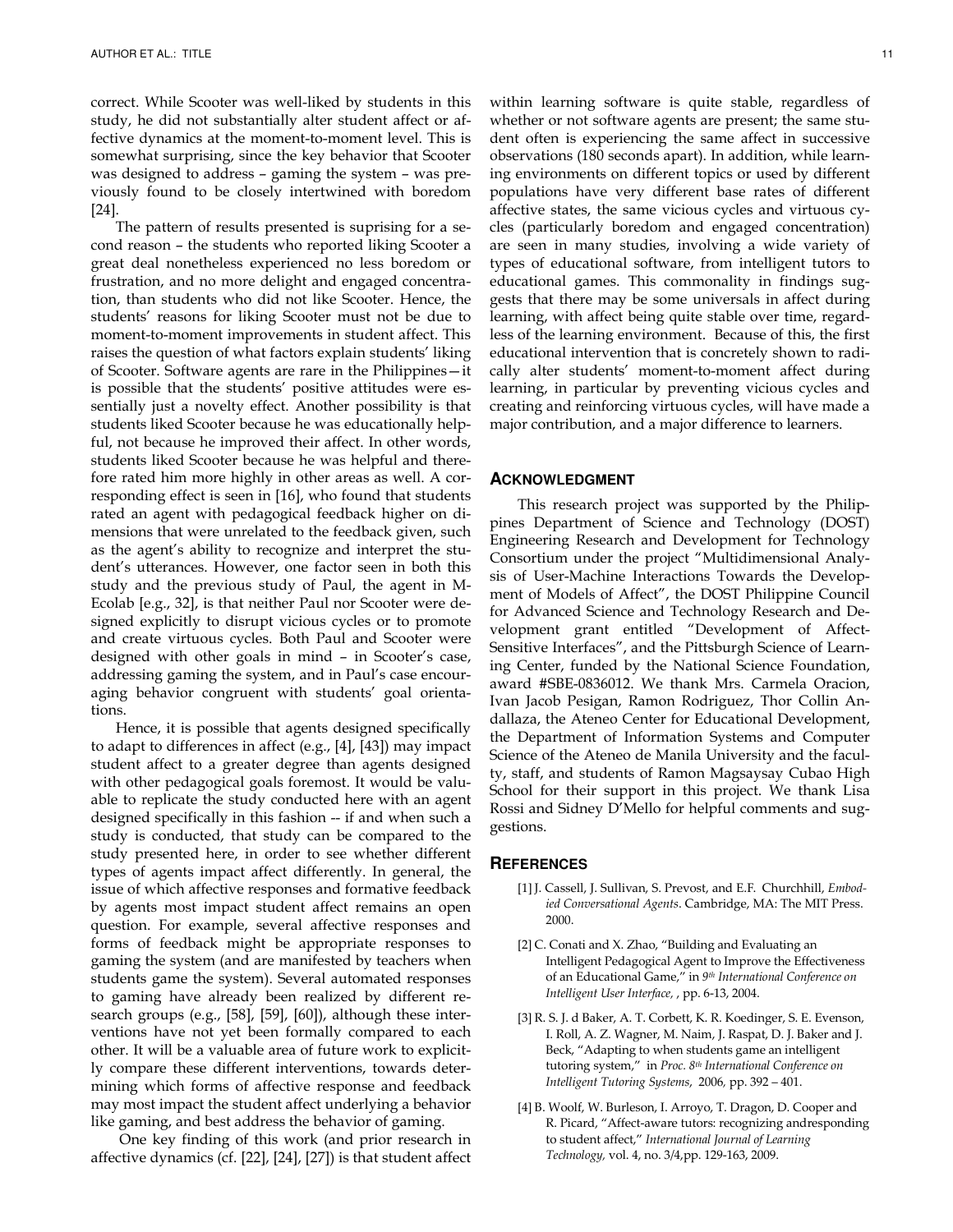- [5] J. Rickel and W. L. Johnson, "Integrating Pedagogical Capabilities in a Virtual Environment Agent." In Proc. of the First international Conf. on Autonomous Agents (Marina del Rey, California, United States, February 05 - 08, 1997). AGENTS '97. ACM, New York, NY, 1997, pp. 30-38.
- [6] W.Burleson, "Affective Larning Companions: Strategies for Empathetic Agents with Real-time Multimodal Affective Sensing to Foster Meta-cognitive and Meta-affective Approaches to Learning, Motivation, and Perseverance,"Ph. D. Dissertation. Massachusetts Institute of Technology, 2006.
- [7] K. Leelawong and G. Biswas, "Designing Learning by Teaching Agents: The Betty's Brain System," International Journal of Artificial Intelligence in Education, vol. 18, no. 2, pp. 181-208, 2008.
- [8] S. McQuiggan, J. Robison and J. Lester, "Affective Transitions in Narrative-centered Learning Environments", in Proc. of the 9th International Conf. on Intelligent Tutoring Systems, 2008.
- [9] M. M. T. Rodrigo, G. Rebolledo-Mendez, R. S. J. d. Baker, B. du Boulay, J. O. Sugay, S. A. L. Lim, M. B. E. Lahoz, R. Luckin, "The Effects of Motivational Modeling on Affect in an Intelligent Tutoring System," In Chan, T.-W., Biswas, G., Chen, F.-C., Chen, S., Chou, C., Jacobson, M., Kinshuk, Klett, F., Looi, C.-K., Mitrovic, T., Mizoguchi, R., Nakabayashi, K., Reimann, P., Suthers, D., Yang, S., and Yang, J.-C. (Eds.).International Conf. on Computers in Education, 2008, pp. 49-56.
- [10] B. Reeves, and C. Nass, The Media Equation: How People Treat Computers, Television and New Media Like Real People and Places, Center for the Study of Language and Information Publication Lecture Notes. Stanford: CA: CSLI Publications. 2001.
- [11] N. Shechtman and L. M. Horowitz, , "Media Inequality in Conversation: How People Behave Differently When Interacting with Computers and People." Proc. SIGCHI Conference on Human Factors in Computing Systems, 2003, pp. 281-288.
- [12] M.H. Bond, and C.K. Venus, "Resistance to Group or Personal Insults in an Igroup or Outgroup Context," International Journal of Psychology, vol. 26, no. 1, pp. 83-94, 1991.
- [13] C. Conati, and H. McLaren, "Empirically Building and Evaluating a Probabilistic Model of User Affect," User Modeling and User-Adapted Interaction, vol. 19, no. 3, pp. 267- 303, 2009.
- [14] A. C. Graesser, S. K. D'Mello, S. D. Craig, A. Witherspoon, J. Sullins, B. McDaniel, and B. Gholson, "The relationship between affective states and dialog patterns during interactions with AutoTutor," Journal of Interactive Learning Research, vol. 19, no. 2, 2008, pp. 293 – 312.
- [15] G. Rebolledo-Mendez, B. du Boulay, and R. Luckin, "Motivating the Learner: An Empirical Evaluation," $8$ <sup>th</sup> International Conference on Intelligent Tutoring Systems, 2006, pp. 545-554.
- [16] V. J. Shute, "Focus on Formative Feedback." Review of Educational Research, vol. 78, no. 1 pp. 153-189, 2008.
- [17] J. Cassell, and K.R. Thorisson, "The Power of a Nod and a Glance: Envelope vs. Emotional Feedback in Animated

Conversational Agents," Applied Artificial Intelligence, vol. 13, pp. 519-538, 1999.

- [18] C. Conati and M. Manske, "Evaluating Adaptive Feedback in an Educational Computer Game," Proceedings of IVA 2009, 9th International Conf. on Intelligent Virtual Agents, Lecture Notes in Artificial Intelligence 5773. Springer Verlag, 2009, pp. 146-158.
- [19] S. Hidi, and V. Anderson, "Situational Interest and its Impact on Reading and Expository Writing," in K. A. Renninger, S. Hidi, and A. Krapp, Eds., "The role of interest in learning and development,"Hillsdale, NJ: Erlbaum, 1992, pp. 215-238.
- [20] A. Krapp, "Structural and Dynamic Aspects of Interest Development: Theoretical Considerations from an Ontogenetic Perspective," Learning and Instruction, vol. 12, no. 4, pp. 383-409, 2002.
- [21] R. Pekrun, T. Goetz, L, M. Daniels, R. H. Stupnisky, and R. P. Perry, "Boredom in Achievement Settings: Exploring Control–Value Antecedents and Performance Outcomes of a Neglected Emotion," Journal of Educational Psychology, vol. 102, no. 3, pp. 531-549, 2010.
- [22] R.W. Larson and M.H. Richards, "Boredom in the Middle School Years: Blaming Schools versus Blaming Students," American Journal of Education, vol. 99, no. 4, pp. 418-443, 1991.
- [23] D.W. Perkins, C. Hancock, R. Hobbs, F. Martin and R. Simmons, "Conditions of Learning in Novice Programmers," Educational Technology Center, Office of Educational Research and Improvement, 1985.
- [24] R. S. J. d. Baker, S. K. D'Mello, M. M. T. Rodrigo, A. C. Graesser, "Better to be Frustrated than Bored: The Incidence, Persistence, and Impact of Learners' Cognitive-Affective States During Interactions with Three Different Computer-based Learning Environments," International Journal of Human-Computer Studies, vol. 68, no. 4, pp. 223- 241, 2010.
- [25] S. K. D'Mello and A. C. Graesser, "Dynamics of Cognitive-Affective States During Deep Learning," under review.
- [26] S. K. D'Mello, R. Taylor, A. C. Graesser, "Monitoring Affective Trajectories During Complex Learning," 29th Annual Cognitive Science Soc., 2007, pp. 203 – 208..
- [27] B. Kort, R. Reilly, and R. W. Picard, "An Affective Model of Interplay Between Emotions and Learning: Reengineering Educational Pedagogy - Building a Learning Companion," In International Conf. on Advanced Learning Technologies. 2001.
- [28] R. S. J. d. Baker, A. T. Corbett, K. R. Koedinger, and A. Z. Wagner, "Off-task Behavior in the Cognitive Tutor Classroom: When Students 'Game the system'," in Proc. of ACMCHI2004: Computer-Human Interaction, 2004, pp. 383- 390.
- [29] M. Cocea, A. Hershkovitz , and R.S.J.d Baker, "The Impact of Off-task and Gaming Behaviors on Learning: Immediate or Aggregate?" Proc. 14th International Conf. on Artificial Intelligence in Education, 2009, pp.507-514.
- [30] M. M. T. Rodrigo, R. S. J. d. Baker, M. C. V. Lagud, S. A. L. Lim, A. F. Macapanpan, S. A. M. S. Pascua, J. Q. Santillano, L. R. S. Sevilla, J. O. Sugay, S. Tep and N. J. B. Viehland, "Affect and Usage Choices in Simulation Problem-solving Environments," In R. Luckin, K.R. Koedinger, J. Greer(Eds),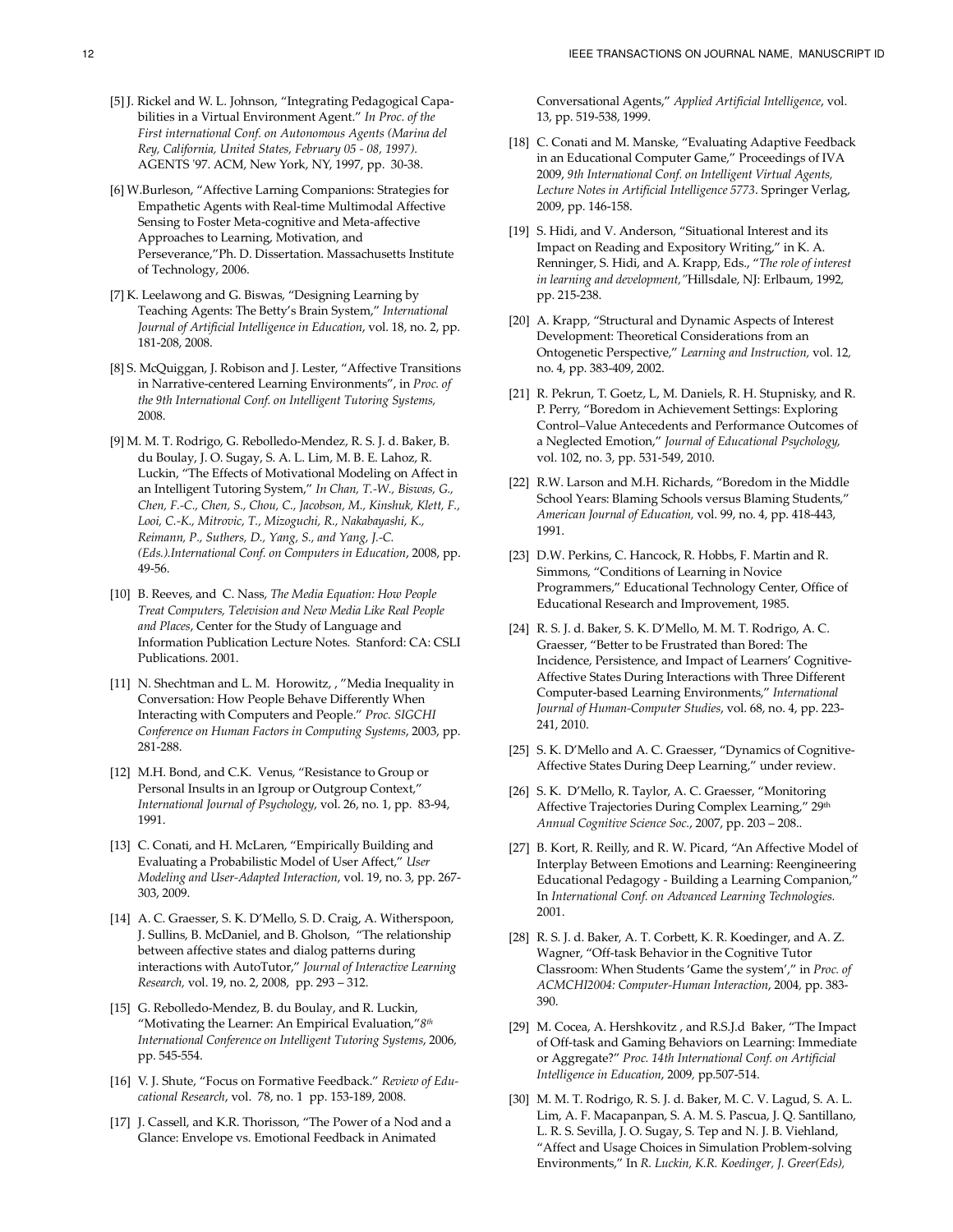13<sup>th</sup> International Conf. on Artificial Intelligence in Education, pp. 145 – 152.

- [31] R.S. Baker, "Designing Intelligent Tutors That Adapt to When Students Game the System," Ph.D. dissertation, CMU Technical Report CMU-HCII-05-104, 2005.
- [32] K. R. Koedinger, "Toward Evidence for Instructional design Principles: Examples from Cognitive Tutor Math 6,"Proc. of PME-NA XXXIII (the North American Chapter of the Inter-national Group for the Psychology of Mathematics Education), Athens, GA, 2002, pp. 21-49.
- [33] R. S. J. d. Baker, A. T. Corbett, I. Roll, K. R. Koedinger, "Developing a Generalizable Detector of When Students Game the System," in User Modeling and User-Adapted Interaction: the Journal of Personalization Research, vol. 18, no. 3, pp. 287-314, 2008.
- [34] R. Inglehart, (2009, February 17), Inglehart-Welzel Cultural Map of the World. [Online]. Available:http://margaux.grandvinum.se/SebTest/wvs/artic les/folder\_published/article\_base\_54.
- [35] C. Welzel, (2009, February 17), A Human Development View on Value Change Trends [PowerPoint Presentation]. Available:http://margaux.grandvinum.se/SebTest/wv s/articles/folder\_published/article\_base\_83.
- [36] Y. Uchida, V. Norasakkunkit, and S. Kitayama. "Cultural Constructions of Happiness: Theory and Empirical Evidence, Journal of Happiness Studies, vol 5, pp. 223-239, 2004.
- [37] F. Lynch. Social Acceptance Reconsidered. In A. A. Yengoyan and P. Q. Makil, Eds., Philippine Society and the Individual: Selected Essays of Frank Lynch (1949-1976), USA: Center for South and Southeast Asian Studies, University of Michigan. 1984.
- [38] C. Geertz, "'From the Native's Point of View': On the Nature of Anthropological Understanding," Bulletin of the American Academy of Arts and Sciences, 1974, vol. 28, no. 1, pp. 26-45.
- [39] Ateneo Center for Educational Development. "Ramon Magsaysay Cubao High School: School Profile Report," Available from the Ateneo Center for Educational Development, Ateneo de Manila University, Loyola Heights, Quezon City, Philippines. 2009.
- [40] T.W. Bickmore and R.W. Picard. "Towards Caring Machines," CHI Extended Abstracts, 2004, pp. 1489-1492.
- [41] W.R. Cupach and B.H. Spitzberg, "Trait Versus State: A Comparison of Dispositional and Situational Measures of In-terpersonal Communication Competence," The Western Journal of Speech Communication, vol. 47, pp. 364-379, 1983.
- [42] M. M. T. Rodrigo, R. S. J. d. Baker, S. D'Mello, M. C. T. Gonzalez, M. C. V. Lagud, S. A. L. Lim, A. F. Macapanpan, S. A. M. S. Pascua, J. Q. Santillano, J. O. Sugay, S. Tep, N. J. B. Viehland, "Comparing Learners' Affect While Using an Intelligent Tutoring System and a Simulation Problem Solving Game," <sup>9th</sup> International Conf. on Intelligent Tutoring Systems, pp. 40-49, 2008.
- [43] S.K. D'Mello, R.W. Picard and A. Graesser, "Toward an Affect-Sensitive AutoTutor", IEEE Intell. Syst., vol. 22, no. 4, pp. 53-61, 2007.
- [44] S.K. D'Mello, S.D. Craig, A.W. Witherspoon, B.T. McDaniel, and A.C. Graesser, "Automatic Detection of

Learner's Affect from Conversational Cues," User Modeling and User-Adapted Interaction, vol. 18, no. 1-2, pp. 45-80, 2008.

- [45] A. De Vicente and H. Pain, "Informing the Detection of the Students' Motivational State: an Empirical Study," Proc. 6<sup>th</sup> International Conf. on Intelligent Tutoring Systems, 2002, pp. 933-943.
- [46] S.K. D'Mello and A.C. Graesser, "Automatic Detection of Learners' Emotions from Gross Body Language," Applied Artificial Intelligence, vol. 23, no. 2, pp. 123-150, 2009.
- [47] S. Mota and R.W. Picard, "Automated Posture Analysis for Detecting Learner's Interest Level," Proc. 2003 Conf. on Computer Vision and Pattern Recognition Workshop, 2003.
- [48] S.K. D'Mello, S.D. Craig, J. Sullins, and A.C. Graesser, "Predicting Affective States Expressed Through an Emote-Aloud Procedure from AutoTutor's Mixed-Initiative Dialogue," International Journal of Artificial Intelligence in Educ., vol. 16, pp. 3-28, 2006.
- [49] D.G. Cooper, I. Arroyo, B.P. Woolf, K. Muldner, W. Burleson, R. Christopherson, "Sensors Model Student Self-Concept in the Classroom," Proc. International Conf. on User Modeling, Adaptation, and Personalization, 2009, pp. 30-41.
- [50] A.C. Graesser, B. McDaniel, P. Chipman, A. Witherspoon, S. D'Mello, and Gholson, B., "Detection of Emotions Duing Learning with AutoTutor," Proc. 28<sup>th</sup> Annual Meeting of the Cognitive Science Society, 2006, pp. 285-290.
- [51] J. Schofield, Computers and Classroom Culture. Cambridge, MA: MIT Press. 1995
- [52] H.M. Lahaderne, "Attitudinal and Intellectual Correlates of Attention: A Study of Four Sixth-Grade Classrooms," Journal of Educational Psychology, vol. 59, no. 5, pp. 320-324, 1968.
- [53] N.L. Karweit and R.E. Slavin, "Time-On-Task: Issues of Time, Sampling, and Definition," Journal of Experimental Psychology, vol. 74, no. 6, pp. 844-851, 1982.
- [54] S. Planalp, V.L. DeFrancisco, D. Rutherford, "Varieties of Cues to Emotion in Naturally Occurring Settings," Cognition and Emotion, vol. 10, no. 2, pp. 137-153, 1996.
- [55] C.A. Bartel and R. Saavedra, "The Collective Construction of Work Group Moods," Administrative Science Quarterly, 2000, vol. 45, no. 2, pp. 197-231.
- [56] B.A. Lehman, M. Mathews, S.K. D'Mello, and N. Person, "Understanding Students' Affective States During Learning," Proc. 9<sup>th</sup> International Conf. on Intelligent Tutoring Systems, 2008, pp. 50-59.
- [57] M. Csikszentmihalyi, "Flow: The Psyochology of Optimal Experience", New York: Harper and Row, 1990.
- [58] J. Walonoski and N. Heffernan, "Prevention of Off-task Gaming Behavior in Intelligent Tutoring Systems. In Ikeda, Ashley & Chan (Eds.). Proc. 8th International Conf. on Intelligent Tutoring Systems, pp. 722-724, 2006.
- [59] I. Roll, V. Aleven, B.M. McLaren, and K.R. Koedinger, "Improving Students' Help-seeking Skills Using Metacognitive Feedback in an Intelligent Tutoring System," Learning and Instruction, vol. 21, pp. 267-280, 2011.
- [60] I. Arroyo, K. Ferguson, J. Johns, T. Dragon, H. Meheranian, D. Fisher, A. Barto, S. Mahadevan, and B. P. Woolf,, "Repairing Disengagement with Non-Invasive Interventions," Proc. 13th International Conf. of Artificial Intelligence in Edu-